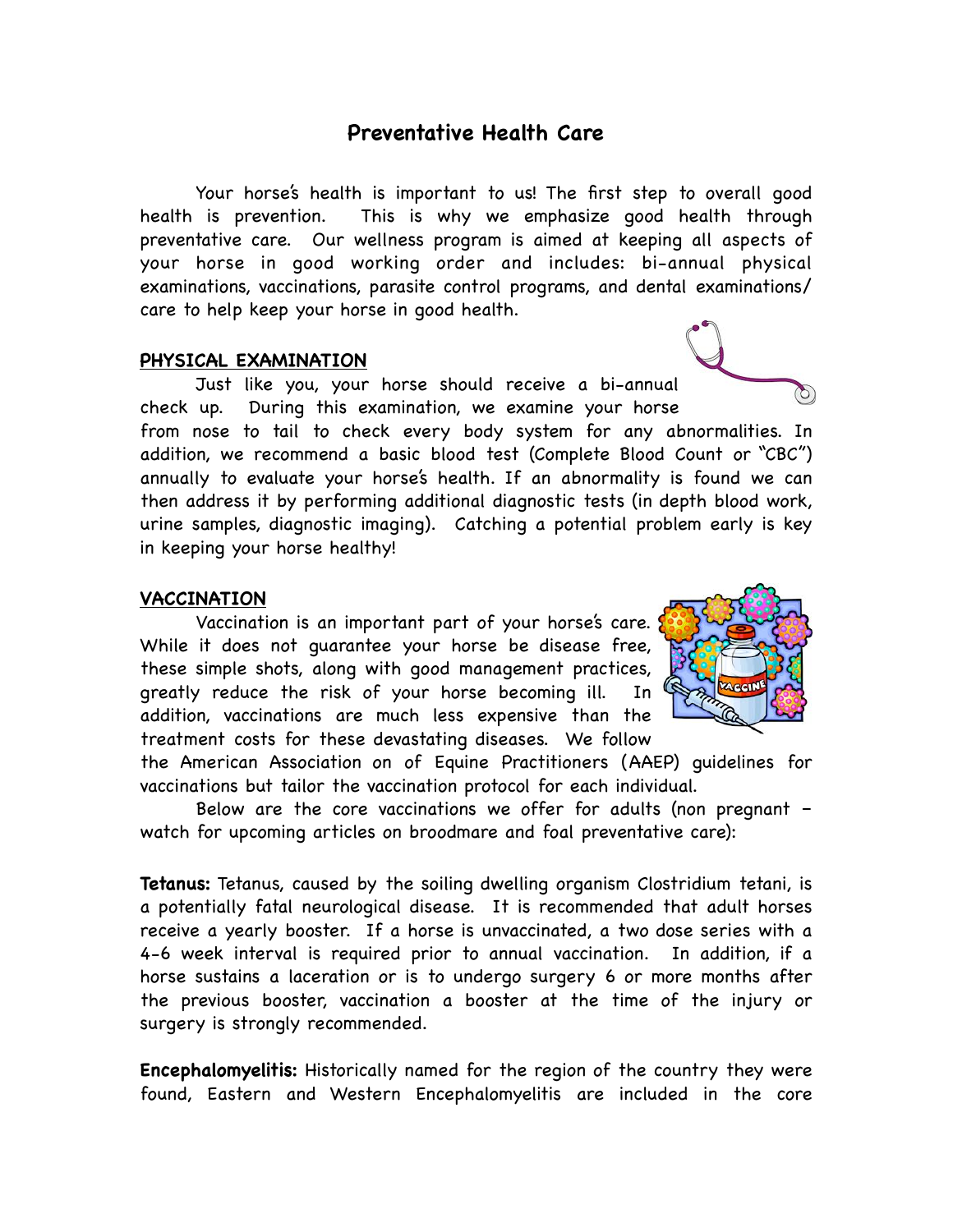vaccination program due to the risk of disease in horses throughout the United States. Encephalomyelitis is a neurological diseases caused by viruses that are transmitted by bloodsucking insects, mainly mosquitoes. It is recommended that adult horses receive vaccination twice annually (in the spring before insects become prevalent and then boostered in the fall). If a horse is unvaccinated, a two dose series with a 4-6 week interval is required prior to bi-annual vaccination.

**West Nile Virus:** West Nile Virus is another potentially fatal neurological disease that is transmitted to the horse by infected mosquitoes. Mosquitoes become infected after feeding on an infected bird (reservoirs of this virus). This year (2012) has shown a sharp increase in disease occurrence in the horse population throughout the Midwest making boostering this vaccine very important this fall. In addition to pest control, it is recommended that adult horses receive vaccination twice annually (in the spring before insects become prevalent and then boostered in the fall). If a horse is unvaccinated, a two dose series with a 4-6 week interval is required prior to bi-annual vaccination.

**Rabies:** Rabies is a fatal neurological disease caused by a virus that has the ability to a wide variety of species. Humans, too, are at risk of contracting this disease when handling infected animals. Thus, it is an important disease to prevent. It is recommended that adult horses receive an annual vaccination. If a horse is unvaccinated, one dose is required before annual vaccination.

In addition, below are common disease that are vaccinated for due to the increased risk in our area:

**Rhinopneumonitis:** Or Rhino is a respiratory disease caused by the Equine Herpes Virus-4, and to a lesser extent, EHV-1 strains. Other strains of this herpes virus can cause abortion in mares or neurologic disease. To date, rhino vaccinations do not effectively protect against the neurological form of this diseases. Spring and fall boosters are recommended. It is recommended that adult horses receive vaccination twice annually. If a horse is unvaccinated, a three dose series with a 4-6 week interval in between each dose is required prior to bi-annual vaccination.

**Influenza:** Equine Influenza is a highly contagious airborne respiratory virus that affects horses all over the world. This disease can quickly spread through a boarding barn causing much havoc. It is recommended that adult horses receive vaccination twice annually. If a horse is unvaccinated, a two dose series with a 4-6 week interval is required prior to bi-annual vaccination. In addition, more frequent vaccination may be required for performance horses that are travelling frequently.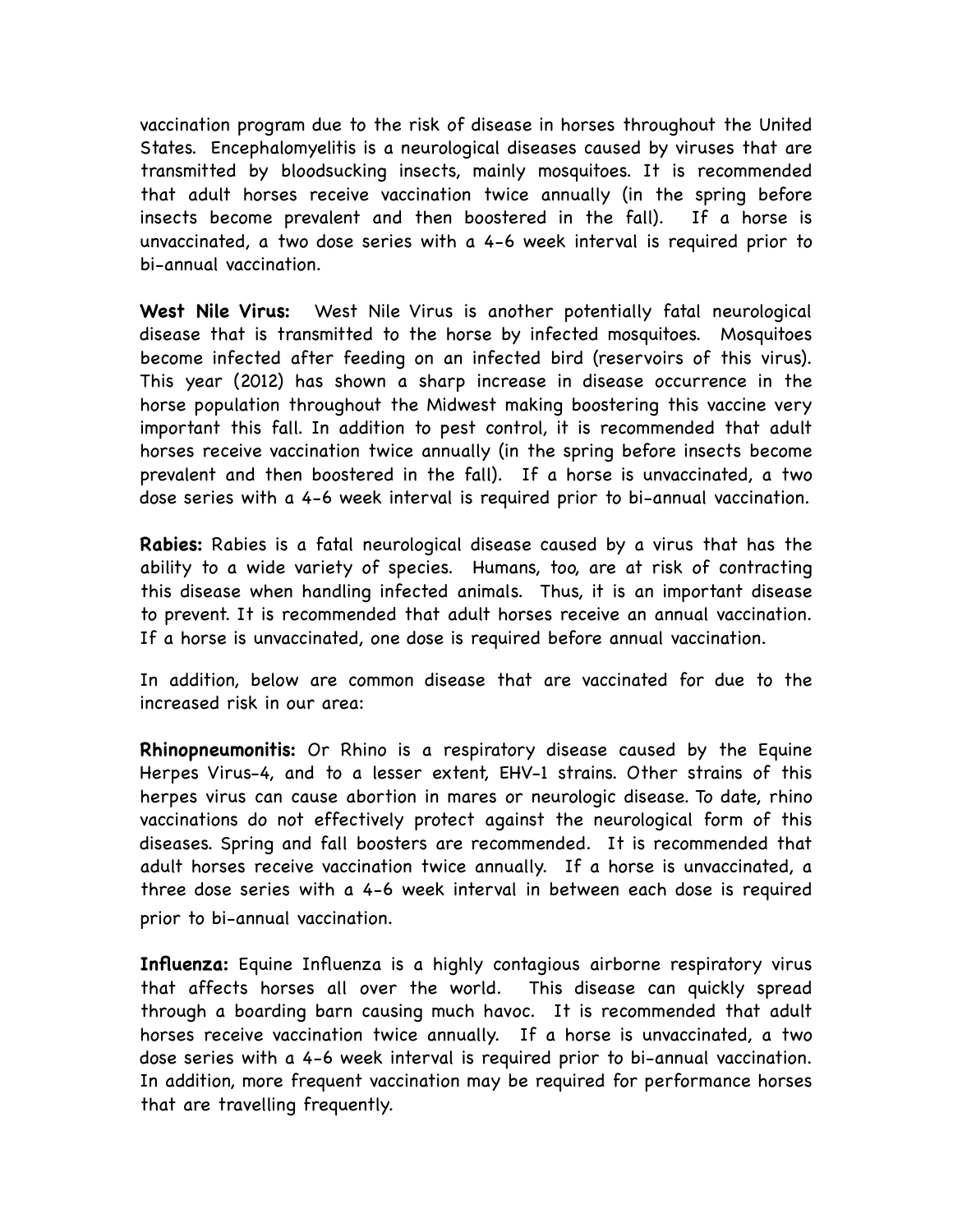**Potomac Horse Fever:** Equine Monocytic Ehrlichiosis is a disease caused by a rickettsial organism caused by ingestion of infected insects. These insects are most often attracted to stagnant water sources, making good management (eliminate standing water sources, keep insect attracting lights off at night, etc) practices essential. Once infected, horses exhibit a wide variety of clinical signs. The most common presentation of this disease is severe colitis with diarrhea. In addition, laminitis often occurs during the disease process. It is recommended that adult horses receive vaccination twice annually. If a horse is unvaccinated, a two dose series with a 3-4 week interval is required prior to bi-annual vaccination. In addition, more frequent vaccination may be required for performance horses that are travelling frequently.

**Strangles:** Caused by the bacteria Streptococcus equi, Strangles is a highly contagious disease that commonly affects young horses. Vaccination against this disease is recommended on farms where strangles is a persistent problem or if the risk of exposure is high (farms with a large volume of traffic – sales barns etc). Horses that have been previously infected can then go on to shed the organism without showing signs of disease (also known as silent carriers). Once infected, horses often have swelling of lymph nodes under the jaw which can then lead to respiratory distress. In addition, infected horses can develop a severe vasculitis, purpura hemorrhagica, which causes limb swelling and possible hemorrhage. This condition can also occur with vaccination as well. Therefore, we recommend this vaccine only be given if the risk of contracting this disease is great.

## **PARASITE CONTROL**

Many horses struggle with internal parasite burdens. These small organisms rob your horse of important nutrients and can cause serious, sometimes fatal, problems.



In order to identify (and subsequently treat) the organisms, we rely on a fecal egg count (microscopic examination of fresh manure for parasite eggs). This simple test allows us to determine which parasites are present and in what amount. Using this information, we can then develop a deworming program for your horse and monitor its effectiveness. It is important to remember that a negative fecal examination does not mean the horse is parasite free. For example, tapeworm eggs are often missed with routine fecal egg count techniques. Fecal egg count results are most useful when several horses on a farm are tested at once. This information gives great information about the level of parasite infection on the property and how best to treat this infection.

In addition to deworming, we also stress the importance of good management techniques to keep parasite transfer to a minimum. Several ways